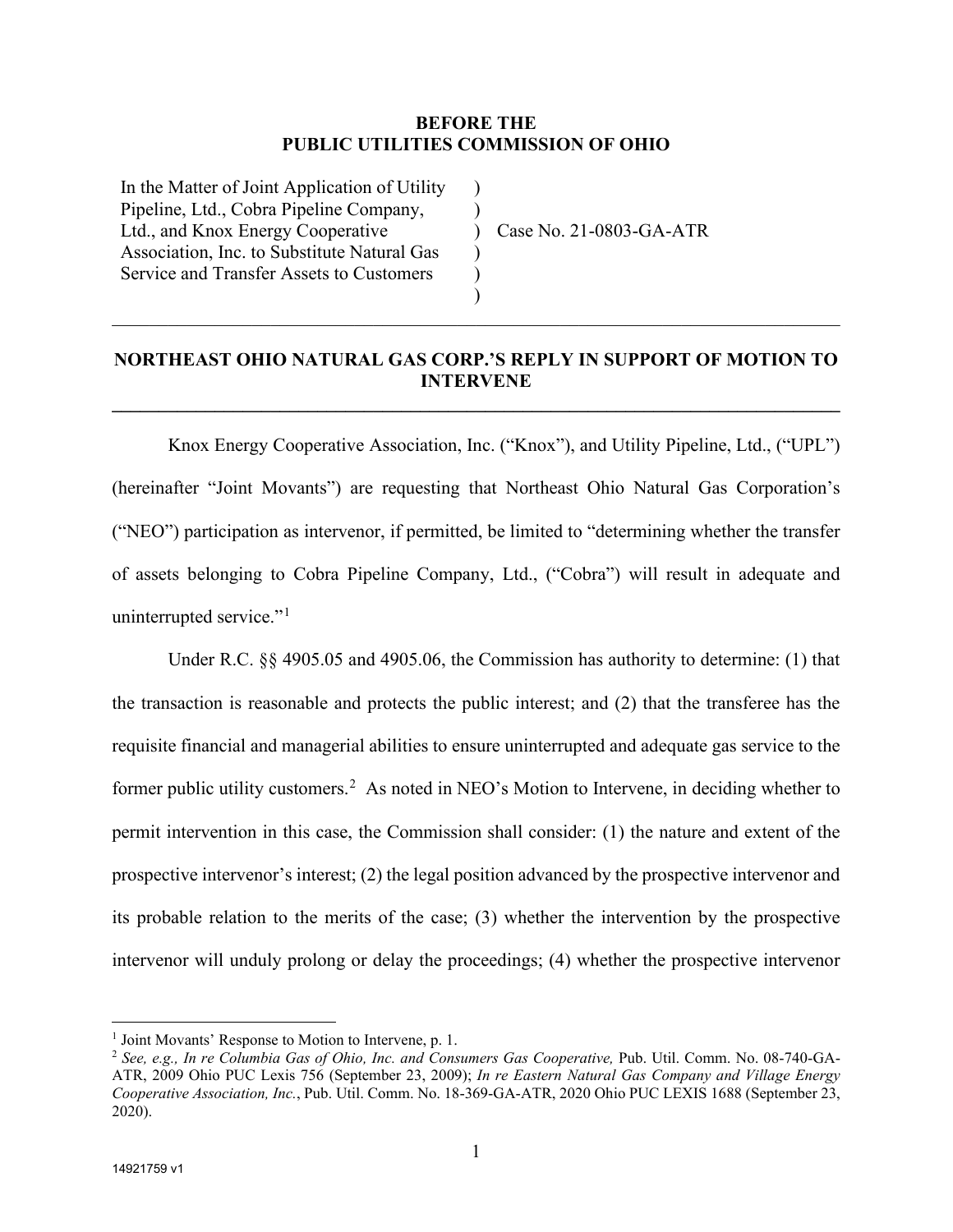will significantly contribute to full development and equitable resolution of the factual issues; and (5) the extent to which the person's interest is represented by existing parties.<sup>[3](#page-1-3)</sup>

Joint Movants do not contest that NEO meets the standards for intervention. Instead Joint Movants' assert that the Commission should, pursuant to  $\S$  4901-1-11(D)(1), "[g]rant limited intervention, which permits a person to participate with respect to one or more specific issues, if the person has no real and substantial interest with respect to the remaining issues or the person's interest with respect to the remaining issues is adequately represented by existing parties."<sup>[4](#page-1-4)</sup> It is Joint Movants' position that the existing service agreement between Cobra and NEO, which affects thousands of customers, is merely a "private contractual commitment" that "should not be an issue in this proceeding."<sup>[5](#page-1-2)</sup> Thus, the Joint Movants request the scope of intervention be limited in order to prevent the introduction of "irrelevant and collateral issues."<sup>[6](#page-1-0)</sup>

NEO is not requesting the Commission supplant the authority of the United States Bankruptcy Court, as indicated in Joint Movant's Response.<sup>[7](#page-1-1)</sup> However, Ohio law does not condition intervention on the proposed intervenor agreeing to only raise issues agreed to by the applicant. This Application was silent as to key issues like: (1) the pricing which would take effect if the transaction were to be approved; (2) the terms and conditions of service; (3) how price and service terms could change, both immediately and in the future, if the transaction were to be approved; (4) how the purchase price being paid by UPL relates to the rates to be charged by Knox; (5) whether Knox is financially capable of making the required payments to UPL or will be dependent on NEO customers to do so; and (6) how all of this will impact the NEO customers

<span id="page-1-3"></span> $3$  O.A.C. § 4901-1-11(B).

<span id="page-1-4"></span><sup>4</sup> *Id*., pp. 3, 5.

<span id="page-1-2"></span><sup>5</sup> *Id*, p. 5.

<span id="page-1-0"></span><sup>6</sup> *Id*. p. 2.

<span id="page-1-1"></span><sup>7</sup> Joint Movants' Response, p. 1.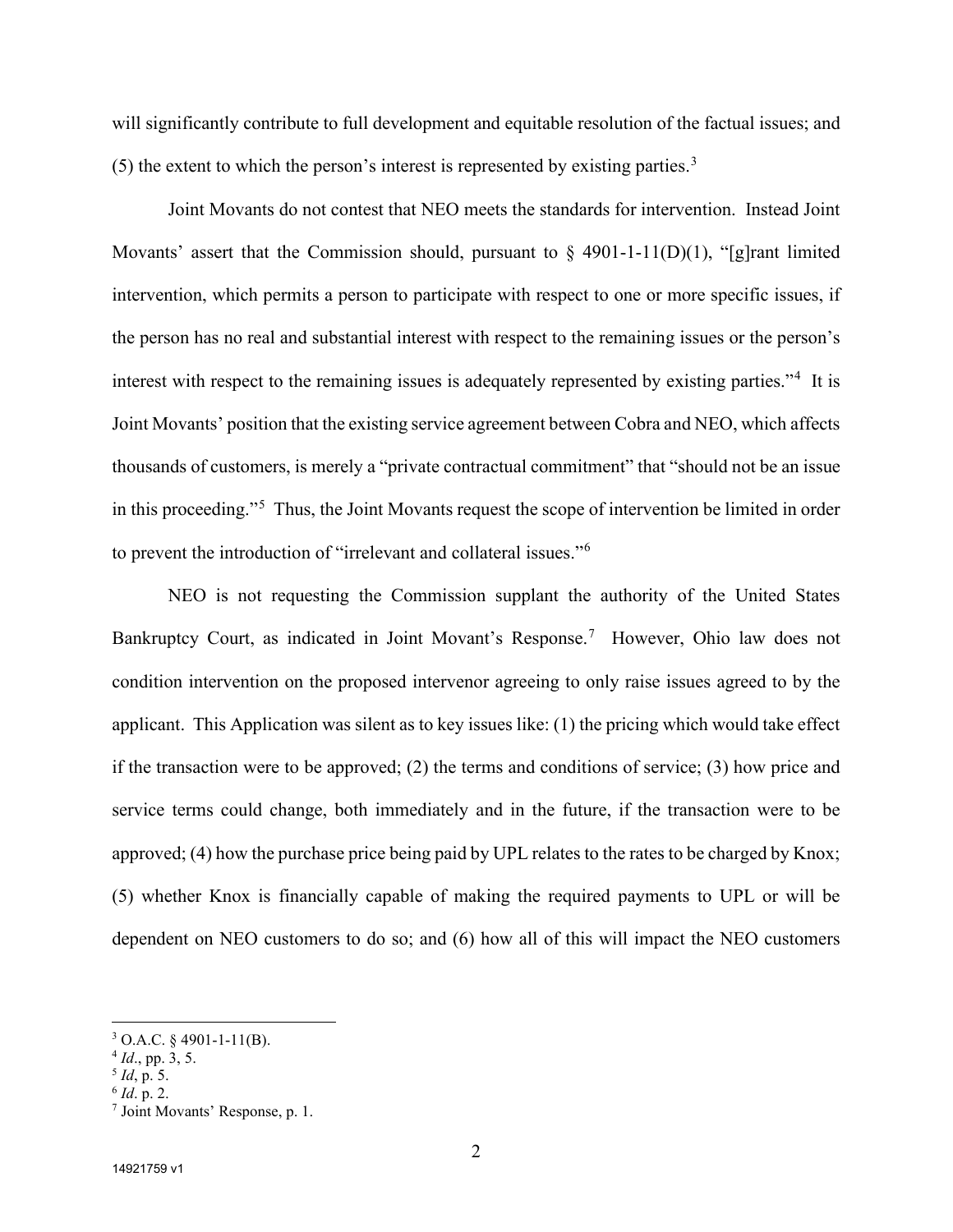whose service is reliant on this intrastate pipeline. It is entirely appropriate for NEO to raise these issues in order for the Commission to determine whether this transaction could harm Ohio customers.

Joint Movants, in effect, seek a premature ruling on the scope of the hearing and the admissibility of evidence before such evidence has been developed, much less proffered at hearing. This line of argument has been expressly rejected by the Commission in *In re Application of Republic Wind, LLC*. "The ALJ finds that the question of admissibility of evidence is premature at this point in the proceeding. Therefore, scope of intervention will not be limited at this time."<sup>[8](#page-2-0)</sup>

Joint Movants may not unilaterally determine the scope and relevancy of the issues before the Commission. While the assignment of existing service agreements may be within the jurisdiction of the United States Bankruptcy Court, it is within the jurisdiction of the Commission, and is the heart of this matter, to determine whether the transfer Joint Movants propose is appropriate under R.C. §§ 4905.05 and 4905.06. Any disputes about specific evidence should be addressed when that evidence has been presented rather than by limiting intervention.

Therefore, NEO respectfully requests the Commission deny the request to limit the scope of NEO's intervention.

<span id="page-2-0"></span><sup>8</sup> *In re Application of Republic Wind, LLC*, Pub. Util. Comm. No. 17-2295-EL-BGN, 2018 Ohio PUC LEXIS 841, at \*12 (August 21, 2018).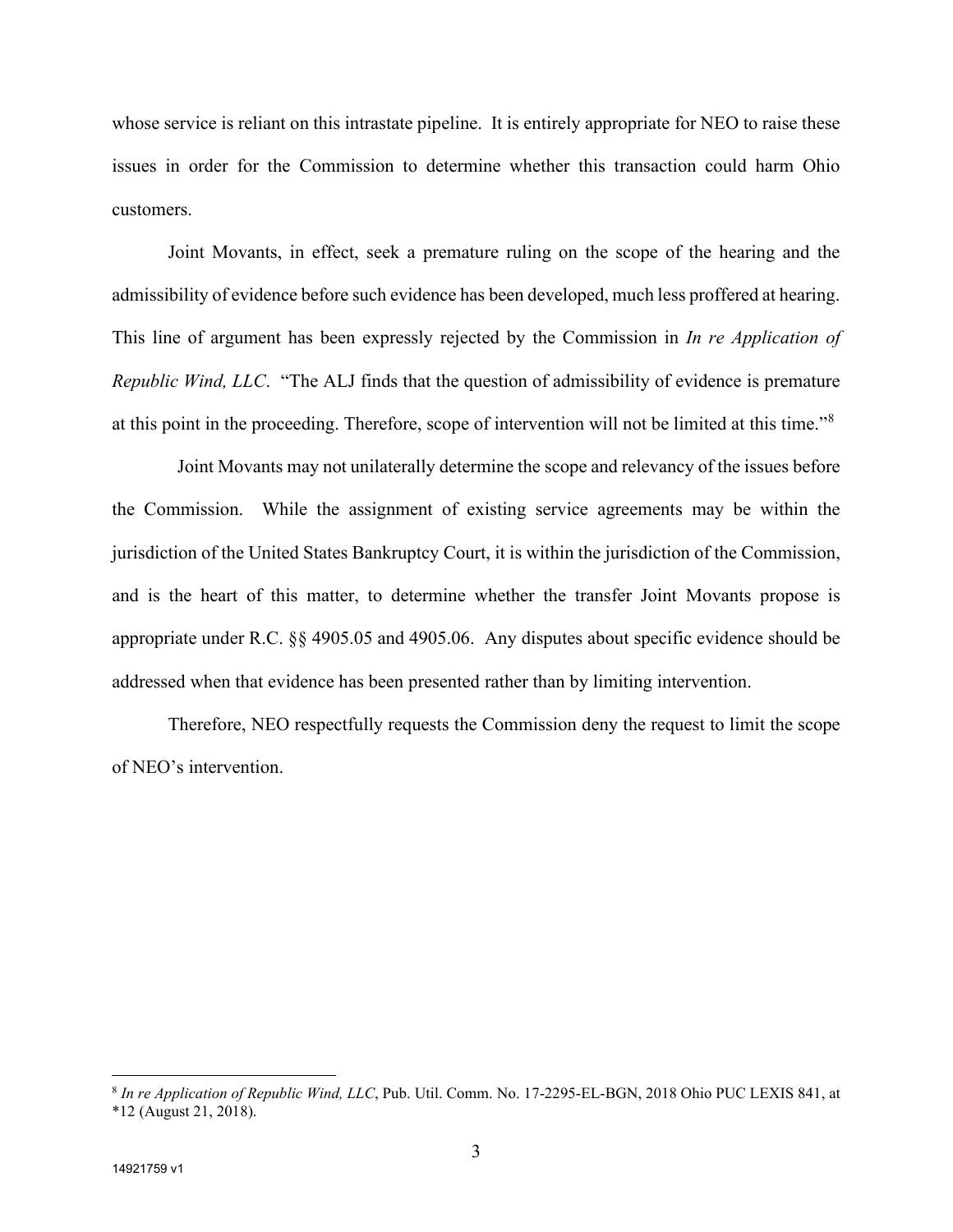Respectfully submitted,

*s/ N. Trevor Alexander* N. Trevor Alexander (0080713) Sarah G. Siewe (0100690) **BENESCH, FRIEDLANDER, COPLAN & ARONOFF LLP** 41 South High Street, Suite 2600 Columbus, Ohio 43215-6164 Telephone: 614.223.9300 Facsimile: 614.223.9330 Email: talexander@beneschlaw.com ssiewe@beneschlaw.com

*Attorneys for Northeast Ohio Natural Gas Corp.*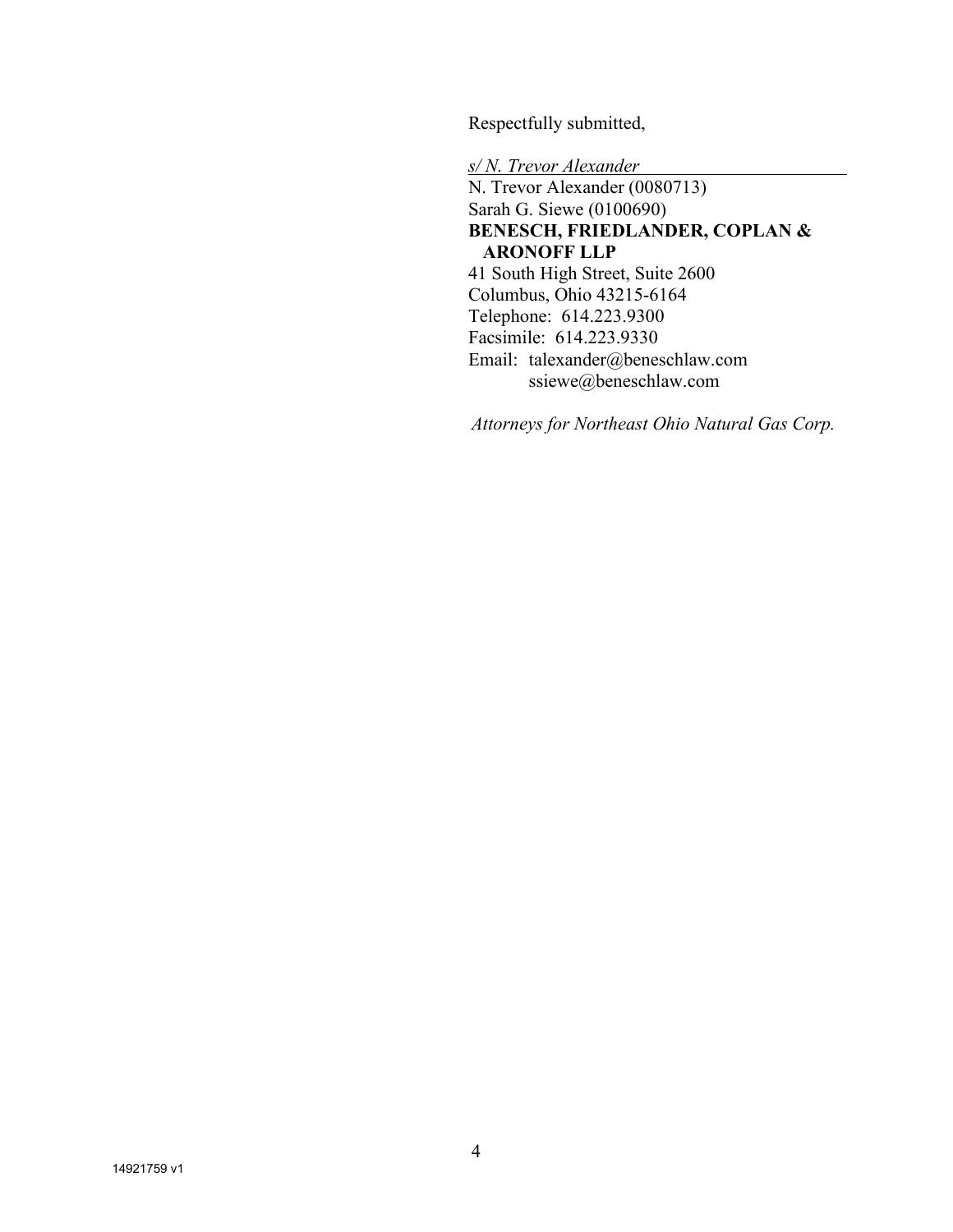## **CERTIFICATE OF SERVICE**

I certify that the foregoing was filed electronically through the Docketing Information System of the Public Utilities Commission of Ohio on this 11th day of August, 2021. The PUCO's e-filing system will electronically serve notice of the filing of this document on counsel for all parties.

> */s/ N. Trevor Alexander\_\_\_\_\_\_\_\_\_\_\_* N. Trevor Alexander (0080713)

*Attorney for Northeast Ohio Natural Gas Corp.*